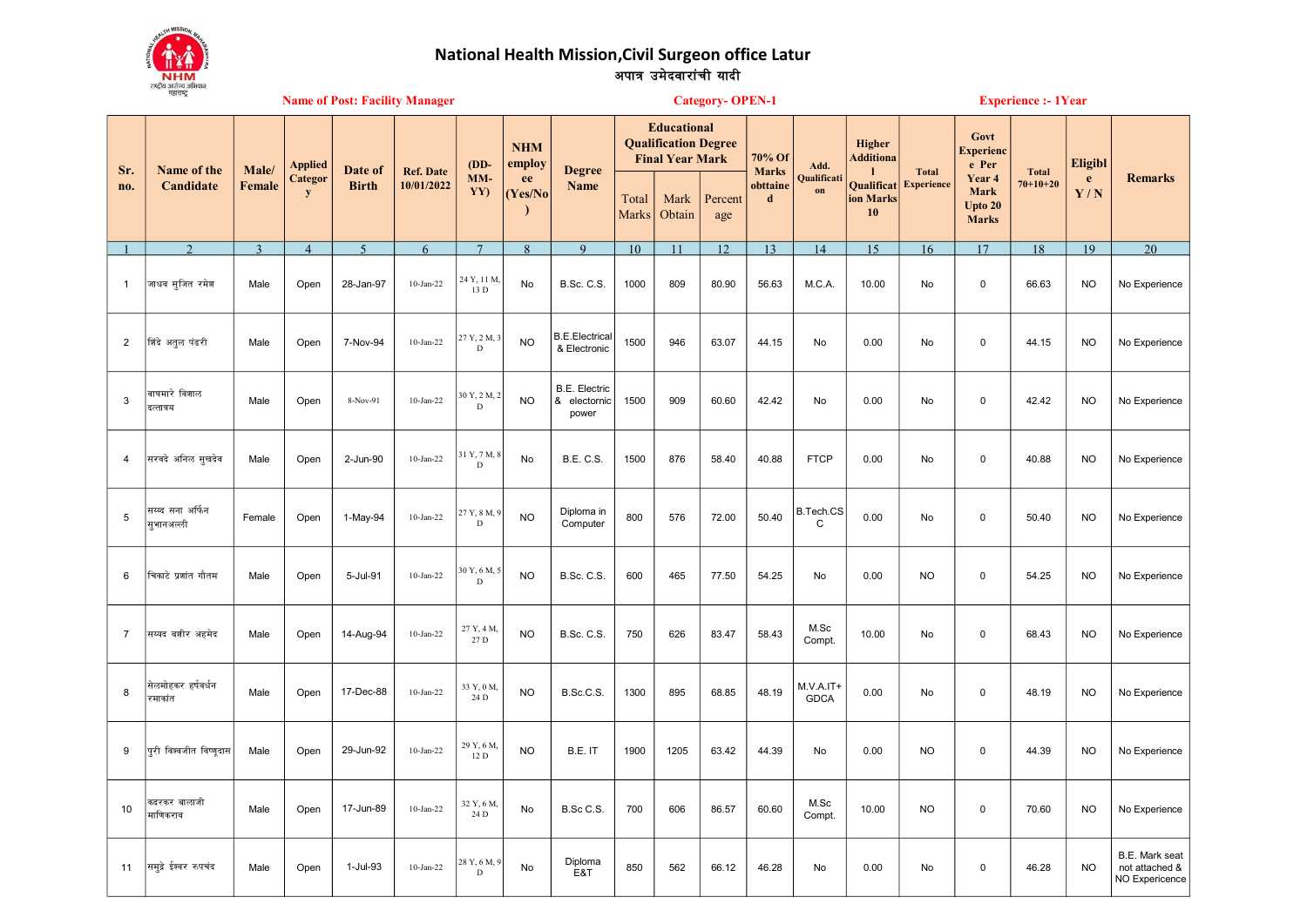|            | Name of the<br>Male/<br>Candidate     |               | <b>Applied</b>      | Date of<br><b>Birth</b> |                                | $(DD-$<br>MM-<br>YY)          | <b>NHM</b><br>employ<br>ee<br>(Yes/No) |                                | <b>Educational</b><br><b>Qualification Degree</b><br><b>Final Year Mark</b> |                |                | 70% Of<br>Add.                | Higher<br><b>Additiona</b> |                 | Govt<br><b>Experienc</b><br>e Per            |                                                  | <b>Eligibl</b>             |           |                                                                 |
|------------|---------------------------------------|---------------|---------------------|-------------------------|--------------------------------|-------------------------------|----------------------------------------|--------------------------------|-----------------------------------------------------------------------------|----------------|----------------|-------------------------------|----------------------------|-----------------|----------------------------------------------|--------------------------------------------------|----------------------------|-----------|-----------------------------------------------------------------|
| Sr.<br>no. |                                       | <b>Female</b> | <b>Categor</b><br>y |                         | <b>Ref. Date</b><br>10/01/2022 |                               |                                        | <b>Degree</b><br><b>Name</b>   | Total<br><b>Marks</b>                                                       | Mark<br>Obtain | Percent<br>age | <b>Marks</b><br>obttaine<br>d | Qualificati<br>on          | ion Marks<br>10 | <b>Total</b><br><b>Qualificat</b> Experience | Year 4<br><b>Mark</b><br>Upto 20<br><b>Marks</b> | <b>Total</b><br>$70+10+20$ | e<br>Y/N  | <b>Remarks</b>                                                  |
|            | $\mathcal{D}$                         | $\mathbf{3}$  | $\overline{4}$      | $\overline{5}$          | 6                              | $7\phantom{.0}$               | 8                                      | $\mathbf{Q}$                   | 10                                                                          | 11             | 12             | 13                            | 14                         | 15              | 16                                           | 17                                               | 18                         | 19        | 20                                                              |
| 12         | शेख असफाक<br>रअतिकमिंया               | Male          | Open                | 7-Aug-96                | $10-Jan-22$                    | 25 Y, 5 M, 3<br>D             | No                                     | Diploma<br>E&T                 | 750                                                                         | 655            | 87.33          | 61.13                         | No                         | 0.00            | No                                           | $\mathbf 0$                                      | 61.13                      | <b>NO</b> | No Experience                                                   |
| 13         | भोसले धनाजी<br>माधवराव                | Male          | Open                | 4-Feb-88                | $10-Jan-22$                    | 33 Y, 11 M,<br>6 D            | Yes                                    | <b>B.C.AIT</b>                 | 1000                                                                        | 634            | 63.40          | 44.38                         | No                         | 0.00            | No                                           | 0.00                                             | 44.38                      | <b>NO</b> | Qul.not as per<br>not Advt & No<br>Experience                   |
| 14         | कांबळे विकास अशोक                     | Male          | Open                | 22-Jun-90               | $10-Jan-22$                    | 31 Y, 6 M,<br>19 <sub>D</sub> | No                                     | B.E.IT                         | 1450                                                                        | 908            | 62.62          | 43.83                         | M.B.A.                     | 0.00            | No                                           | $\mathbf 0$                                      | 43.83                      | <b>NO</b> | No Experience                                                   |
| 15         | खादीवाले रजनी <del>श</del><br>अशोकराव | Male          | Open                | 22-Aug-85               | $10-Jan-22$                    | 36 Y, 4 M,<br>19 <sub>D</sub> | <b>NO</b>                              | B.E. E&T                       | 1500                                                                        | 819            | 54.60          | 38.22                         | <b>NO</b>                  | 0.00            | <b>NO</b>                                    | $\mathsf 0$                                      | 38.22                      | <b>NO</b> | No Experience                                                   |
| 16         | बंजारे प्रियंका बालाजी                | Female        | Open                | 2-Jan-99                | $10-Jan-22$                    | 23 Y, 0 M, 8<br>D             | No                                     | Diploma in<br>Computer<br>Eng. | 850                                                                         | 605            | 71.18          | 49.82                         | No                         | 0.00            | No                                           | $\mathsf 0$                                      | 49.82                      | <b>NO</b> | No Experience                                                   |
| 17         | मोहमद शेयब शेहेब<br>अरब               | Male          | Open                | 23-Apr-96               | $10-Jan-22$                    | 25 Y, 8 M.<br>18 D            | No                                     | Dip.E&T                        | 800                                                                         | 507            | 63.38          | 44.36                         | <b>B.Tech</b><br>E&T       | 0.00            | No                                           | $\mathbf 0$                                      | 44.36                      | <b>NO</b> | No Experience                                                   |
| 18         | भगत प्रशिक सूधाकर                     | Male          | Open                | 6-Oct-90                | $10-Jan-22$                    | 31 Y, 3 M, 4<br>D             | No                                     | B.E.E&T                        | 650                                                                         | 383            | 58.92          | 41.25                         | M.E.E&T                    | 10.00           | No                                           | $\mathbf 0$                                      | 51.25                      | <b>NO</b> | No Experience                                                   |
| 19         | शिंदे संध्या वाल्मिक                  | Female        | Open                | 9-Jan-95                | $10-Jan-22$                    | 27 Y, 0 M,<br>D               | No                                     | B.E. Compt.                    | 1500                                                                        | 982            | 65.47          | 45.83                         | No                         | 0.00            | No                                           | $\mathsf 0$                                      | 45.83                      | <b>NO</b> | No Experience                                                   |
| 20         | पुरी अच्युत भालचंद्र                  | Male          | Open                | 16-Jul-88               | $10-Jan-22$                    | 33 Y, 5 M,<br>25 D            | <b>NO</b>                              | B.E.Compt.                     | 1500                                                                        | 868            | 57.87          | 40.51                         | No                         | 0.00            | No                                           | $\mathbf 0$                                      | 40.51                      | <b>NO</b> | No Experience                                                   |
| 21         | राचमाले भाग्यश्री<br>महादेव           | Female        | OBC                 | 16-Oct-96               | $10-Jan-22$                    | 25 Y, 2 M,<br>25 D            | <b>NO</b>                              | B.E.E&T                        | $\sim$                                                                      |                |                | #VALUE! #VALUE!               | No                         | 0.00            | No                                           | $\pmb{0}$                                        | #VALUE!                    | <b>NO</b> | Mark seat not<br>attached &<br>applied for OBC<br>No Experience |
| 22         | आवले प्रशांत माधवराव                  | Male          | Open                | 20-Jun-90               | $10$ -Jan-22                   | 31 Y, 6 M,<br>21 D            | <b>NO</b>                              | B.E.IT                         | 1500                                                                        | 991            | 66.07          | 46.25                         | M.B.A.                     | 0.00            | No                                           | $\mathbf 0$                                      | 46.25                      | <b>NO</b> | No Experience                                                   |
| 23         | सय्य्यद इम्रान मुस्तफा                | Male          | Open                | 17-Oct-93               | $10$ -Jan-22                   | 28 Y, 2 M,<br>24 D            | No                                     | B.E.E&T                        | 1500                                                                        | 996            | 66.40          | 46.48                         | No                         | 0.00            | No                                           | $\mathbf 0$                                      | 46.48                      | <b>NO</b> | No Experience                                                   |